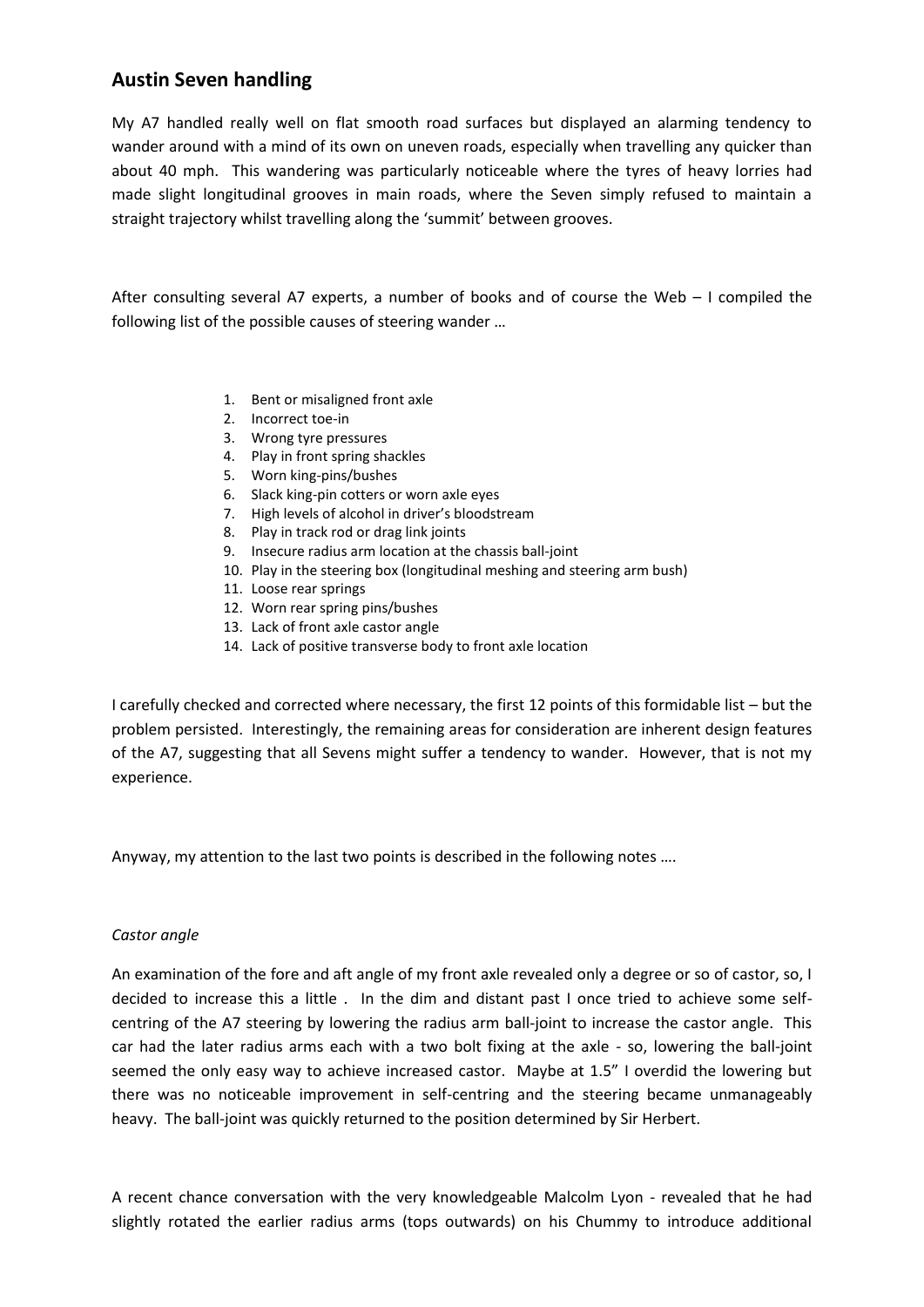castor and it had dramatically improved the directional stability of his car. However, when I tried this, the axle refused to move until I slackened-off the front spring U-bolts. I was then reluctant to simply re-tighten everything, knowing it would impose severe stress on the shackles. So, I machined and inserted a thin mild steel wedge the width of the spring and about eight inches long tapering from nothing at the front to about 3/32" at the back with a locating hole in the centre. The wedge was fitted between the chassis nose piece and the top of the spring and the U-bolts securely tightened.

I rechecked the castor angle which had now become around  $3.5^\circ$  and there seemed to be no noticeable stress on the shackles. Basic trigonometry revealed that this corresponded correctly with a spring width of 1.54" assuming that the underside of the chassis nosepiece lies in a horizontal plane. The car's stability was noticeably improved and thankfully, the steering remained light. However, there was still a slight remaining tendency to wander.

## *Transverse body to front axle location*

The transverse A7 front spring conveys the weight of the car to the axle, also bump loads (lots of these in Herefordshire) from the axle to the spring – all via a pair of shackles, one at each end of the spring. Unfortunately, this configuration allows the front of the car to 'rock' from side to side if it feels so inclined. It seems this is not a problem at low speeds but does seem undesirable and possibly contributes to instability when travelling more quickly.

My first attempt to resist this lateral movement was to remove one of the alloy front damper links and modify the side arm to attach it (with a close fitting bush) directly to the damper pin in the axle. This in effect provided a 'Panhard rod' and definitely improved the handling. However, this approach applies a fairly hefty load to the small nylon bush at the centre of the damper which is not ideal and did not entirely cure the tendency to wander.

Finally, in an attempt to completely eliminate any possible sideways axle movement relative to the chassis - I removed one spring shackle and replaced it with a pair of triangular plates that bolt rigidly to the axle whilst allowing the spring eye to rotate a small amount. Incidentally, my front axle is the slightly more robust variety from a late A7 that conveniently already had a hole for the extra top radius arm bolt  $-$  although I am using earlier arms (boxed of course).